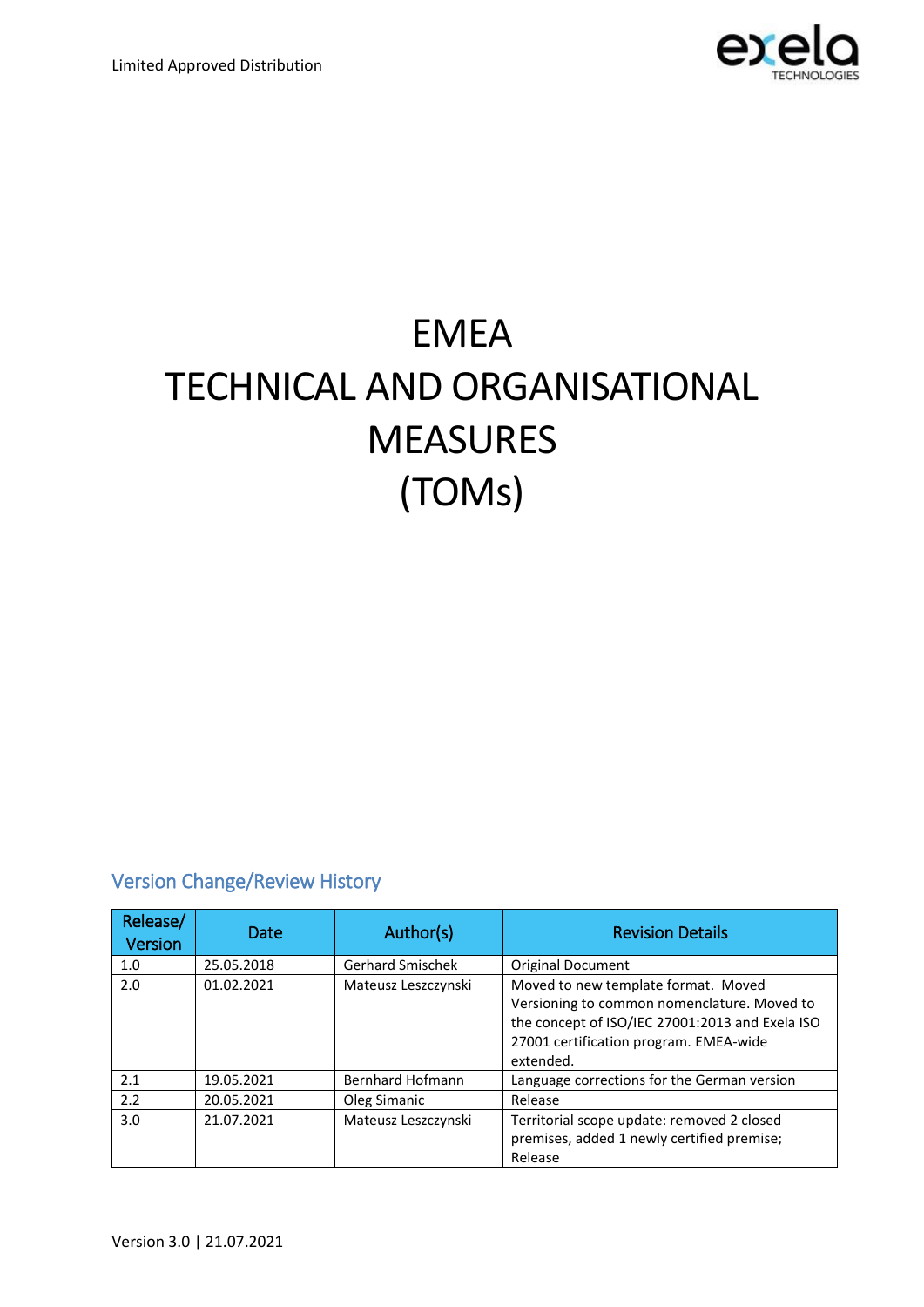

## **Preamble**

Exela Technologies (hereinafter referred to as 'Exela') is a business process automation (BPA) leader, leveraging a global footprint and proprietary technology to provide digital transformation solutions enhancing quality, productivity, and end-user experience. The business of Exela, which is under the scope of this document, is design, development, implementation and support of document management & image processing, data capture, workflow solutions, software support services, and managed services including print, mail & despatch.

Exela intends to maintain security of personal data in accordance to the GDPR and UK-GDPR and ensures that Customer's data will be processed in a safe manner. Following document presents appropriate technical and organisational measures whose level of protection adequately corresponds to the risks of Exela's processing activities. Information security management describes controls that an organization needs to implement to ensure that it is sensibly protecting the confidentiality, availability, and integrity of assets from threats and vulnerabilities.

The measures which have been taken are those which ensure a level of protection appropriate to the risk with regard to confidentiality, integrity, availability and the resilience of the systems. The state of the art, the implementation costs and the nature, scope and purposes of the processing as well as the varying likelihood and severity of the risk to the rights and freedoms of natural persons within the meaning of the GDPR and UK-GDPR have been taken into account. For orientation purposes, reference is made to the concepts of ISO/IEC 27001:2013 "Information security management systems" Annex A.

## **Territorial scope**

Following TOMs are applicable for EMEA region and refers to the ISO/IEC 27001:2013 certified Exela premises listed below:

- 1. Exela Technologies, Baronsmede House, 20 the Avenue, Egham, TW20 9AB, United Kingdom;
- 2. Exela Technologies, Sandringham House, Sandringham Avenue, Harlow Business Park, Harlow CM19 5QS, United Kingdom;
- 3. Exela Technologies, Barclays House, 1 Wimborne Road, Poole BH15 2BB, United Kingdom;
- 4. Exela Technologies, Moulton House, 10 Pond Wood Close, Moulton Park, Northampton NN3 6DF, United Kingdom;
- 5. Exela Technologies, 8 Beckett Way, Park West, Nangor Road, Dublin 12, Ireland;
- 6. Exela Technologies, Vastberga Alle 36A, Hagersten, Stockholm 120 23, Sweden;
- 7. Exela Technologies, Eskilstunavagen 34, Strangnas 645 34, Sweden;
- 8. Exela Technologies, Gripengrand 4, Froson 838 80, Sweden;
- 9. Exela Technologies, Eskilstunavagen 34, Strangnas 645 34, Sweden;
- 10. Exela Technologies, Nedre Rommen 5C, Oslo 0988, Norway;
- 11. Exela Technologies, Plauener Str. 163-165, Berlin 13053, Germany;
- 12. Exela Technologies, Hubnerstrasse 3, Augsburg 86150, Germany;
- 13. Exela Technologies, Monzastrasse 4c, Langen 63225, Germany;
- 14. Exela Technologies, Grudziądzka 46-48, Toruń 87-100, Poland;
- 15. Exela Technologies, 1 Rue de la Mare Blanche, Noisiel 77186, France;
- 16. Exela Technologies, 14 Rue des Landelles, Cesson Sevigne, Ille-et-Vilaine 35510, France;
- 17. Exela Technologies, ZAC des Foliouses, Rue de Monts d'Or, Miribel les Echets 01700, France;
- 18. Exela Technologies, Uraniumweg 15, 3812 RJ Amersfoort, Netherlands
- 19. Exela Technologies, Monzastrasse 4c, Langen 63225, Germany.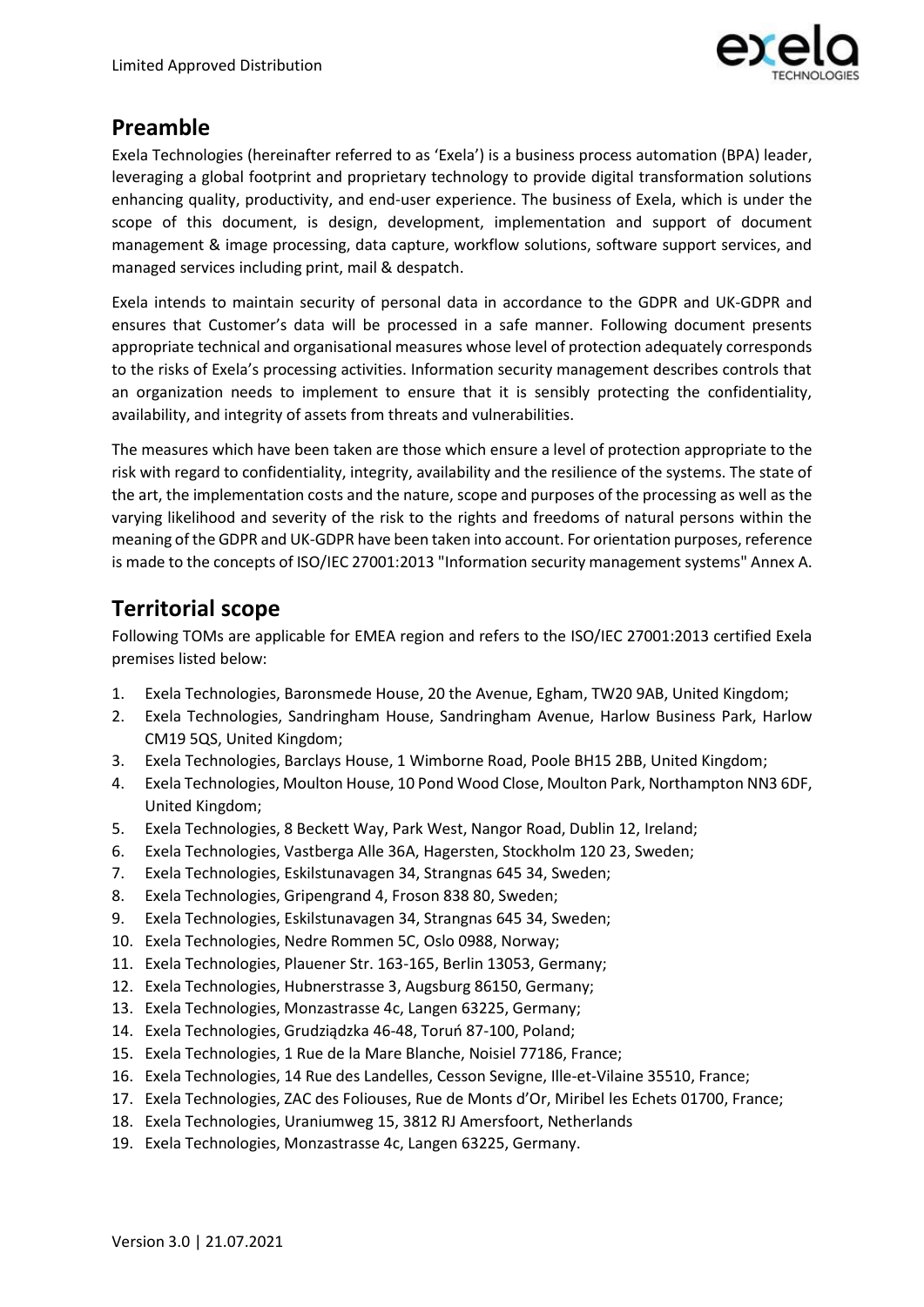

# **Confidentiality, integrity, availability and resilience of processing systems and services.**

I.Physical and environmental security

*Relevant ISO-controls: A.11.1.1 Physical security perimeter; A.11.1.2 Physical entry controls; A.11.1.3 Securing offices, rooms and facilities; A.11.1.4 Protecting against external and environmental threats; A.11.1.5 Working in secure areas*

Exela has implemented required measures, those are among others:

 $\boxtimes$  All relevant doors and/or windows are suitably protected against unauthorized access with control mechanisms (e.g. locks, bars, alarms, badge readers, magnetic cards);

 $\boxtimes$  Where required, additional barriers and perimeters to control physical access between areas in same building are in place (e.g. for server rooms);

 $\boxtimes$  Access to sites and buildings are restricted to authorized personnel only;

☒ Access rights are being granted on a need-to-know basis and are being regularly reviewed and updated, and revoked when necessary;

 $\boxtimes$  The date and time of entry and departure of visitors are being recorded, and all visitors are being supervised by Exela member of staff, unless their access has been previously approved;

☒Photographic, video, audio or other recording equipment, such as cameras in mobile devices are not allowed, unless their use has been previously approved;

 $\boxtimes$  Physical protection against natural disasters, malicious attack or accidents are designed and applied in line with national, regional or international standards.

#### II.Access Controls

*Relevant ISO-controls: A.9.1.1 Access control policy; A.9.1.2 Access to networks and network services; A.9.2.2 User access provisioning; A.9.2.4 Management of secret authentication information of users; A.9.4.2 Secure log-on procedures; A.9.4.3 Password management system; A.12.4.1 Event logging; A.12.4.3 Administrator and operator logs;* 

Exela has implemented required measures, those are among others:

 $\boxtimes$  Access control policy is established, document and reviewed on regular basis. It covers among others: segregation of access control roles (e.g. access request), requirements for formal authorization and periodic review of access requests;

☒ Management controls and procedures to protect access to network connections and network services and the means used to access networks and network services (e.g. use of VPN) are in place;

☒ Need-to-know and need-to-use principles are followed;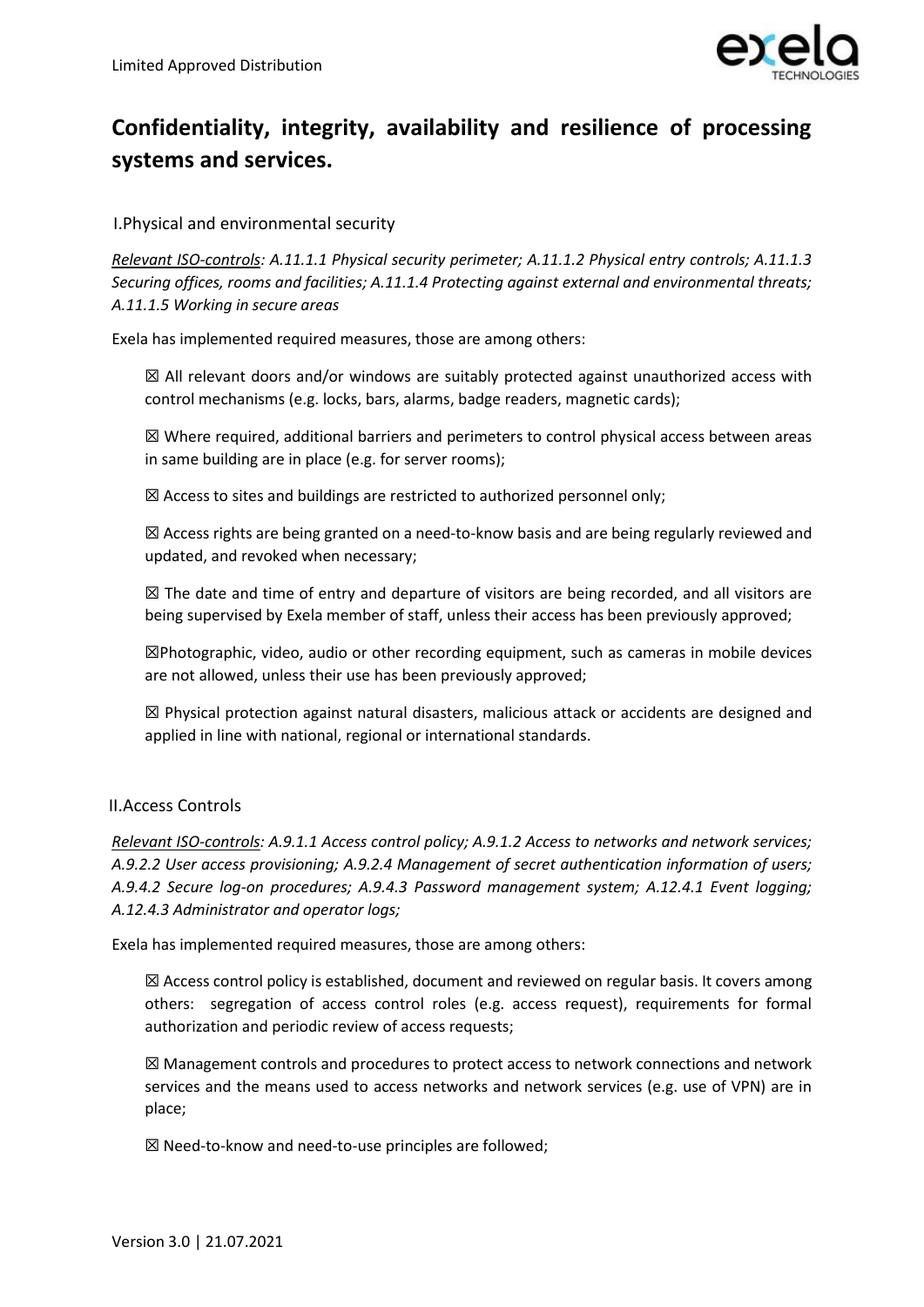

 $\boxtimes$  Process for assigning or revoking access rights granted to user IDs is in place and includes among others: ensuring that access rights are not activated (e.g. by service providers) before authorization procedures are completed. Furthermore, Exela maintains a central record of access rights granted to a user ID to access information systems and services;

 $\boxtimes$  Secret authentication information is controlled through a formal management process;

☒Where required by the access control policy, access to systems and applications shall are controlled by a secure log-on procedure;

 $\boxtimes$ Password management systems are interactive and ensure quality passwords (e.g. users are forced to change their password on regular intervals and we follow a rule to not display passwords on the screen when being entered).

 $\boxtimes$ Event logs recording user activities, exceptions, faults and information security events are maintained and regularly reviewed.

#### III. Asset and data management

*Relevant ISO-controls: A.8.1.1 Inventory of assets; A.8.2.1 Classification of information; A.8.2.2 Labelling of information; A.8.3.1 Management of removable media; A.12.2.1 Controls against malware; A.12.3.1 Information backup;* 

Exela has implemented required measures, those are among others:

 $\boxtimes$  Exela identified assets and its owners in the lifecycle of information, documented their importance and created an inventory of these which is maintained on regular basis;

☒ Classifications and associated protective controls for information includes business needs for sharing or restricting information, as well as legal requirements. The level of protection in the scheme are assessed by analysing confidentiality, integrity and availability and any other requirements for the information considered. Owners of information assets are accountable for their classification;

 $\boxtimes$  An appropriate set of procedures for information labelling are developed and implemented in accordance with the information classification scheme adopted within Exela. Employees are aware of labelling procedures;

 $\boxtimes$  Procedures for the management of removable media in accordance with the classification scheme are implemented (e.g. all media are stored in a safe, secure environment, in accordance with manufacturers' specifications);

 $\boxtimes$  Detection, prevention and recovery controls to protect against malware are implemented combined with appropriate user awareness;

 $\boxtimes$  Backup copies of information, software and system images are being tested regularly in accordance with an agreed backup policy;

 $\boxtimes$  The backups are being stored in a remote location, at a sufficient distance to escape any damage from a disaster at the main site.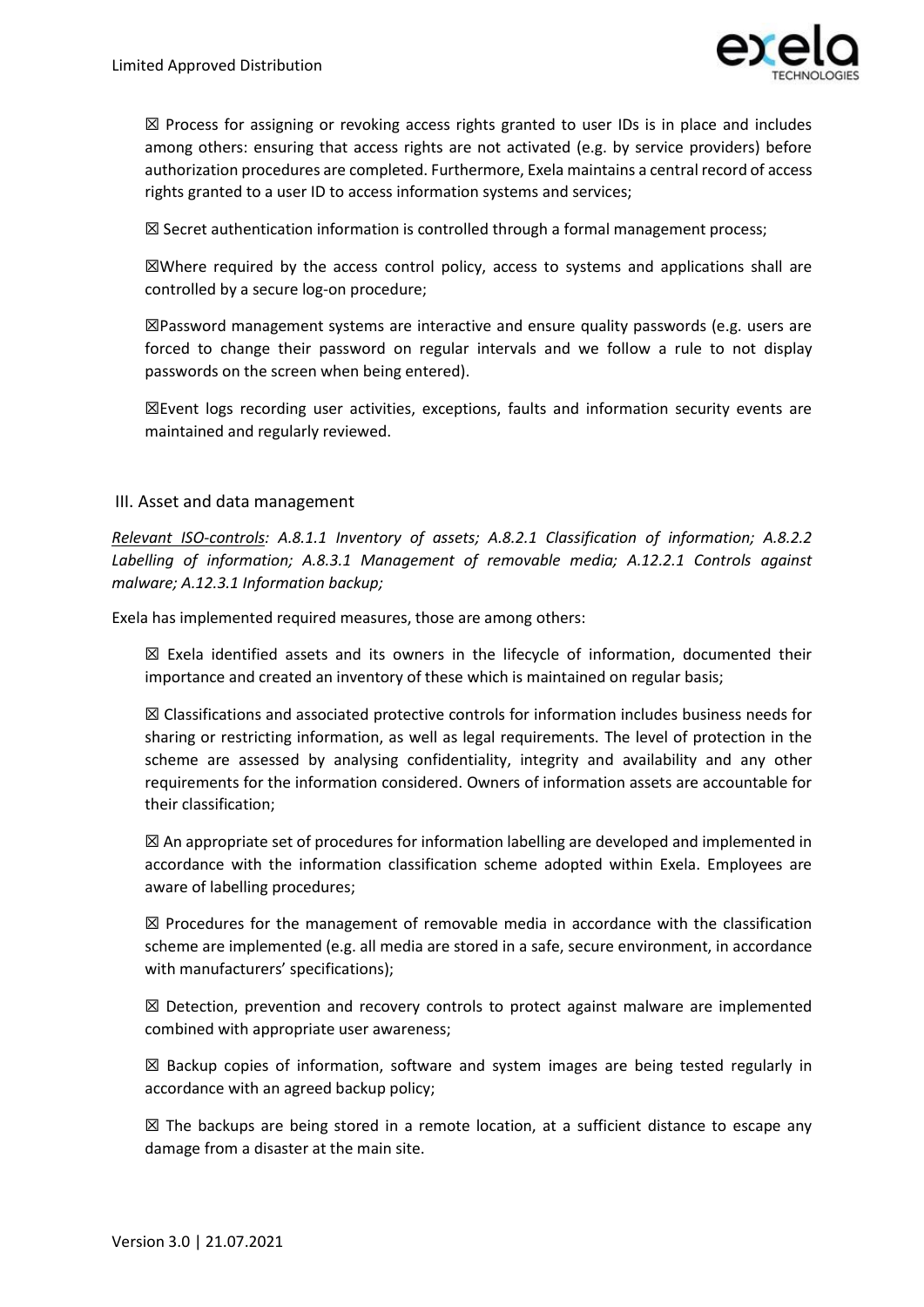

#### IV. Communication

*Relevant ISO-controls:* A.13.1.1 Network controls; A.13.1.3 Segregation in networks; A.13.2.2 Agreements on information transfer; A.13.2.4 Confidentiality or nondisclosure agreements

Exela has implemented required measures, those are among others:

 $\boxtimes$ Networks are managed and controlled to protect data in systems and applications (e.g. systems connection to the network is restricted and authenticated, special controls are established to safeguard the confidentiality and integrity of data);

 $\boxtimes$  Groups of information services, users and information systems are segregated on networks. Access is controlled at the perimeter using a gateway (e.g. firewall);

☒ Transfer agreements are in place;

 $\boxtimes$  Non-disclosure agreements reflecting Exela's needs for the protection are identified, regularly reviewed and documented.

#### V.Compliance

*Relevant ISO-controls: A.18.1.1 Identification of applicable legislation and contractual requirements; A.18.1.3 Protection of records; A.18.1.4 Privacy and protection of personally identifiable information*

Exela has implemented required measures, those are among others:

 $\boxtimes$  All relevant legislative statutory, regulatory, contractual requirements are identified, documented and kept up to date. The specific controls and individual responsibilities to meet above are also defined and documented;

 $\boxtimes$  All data is being protected from loss, destruction, falsification, unauthorized access and unauthorized release, in accordance with legislatory, regulatory, contractual and business requirements;

☒Privacy and protection of personal data is ensured as required in relevant legislation and regulation where applicable, especially including GDPR and UK-GDPR.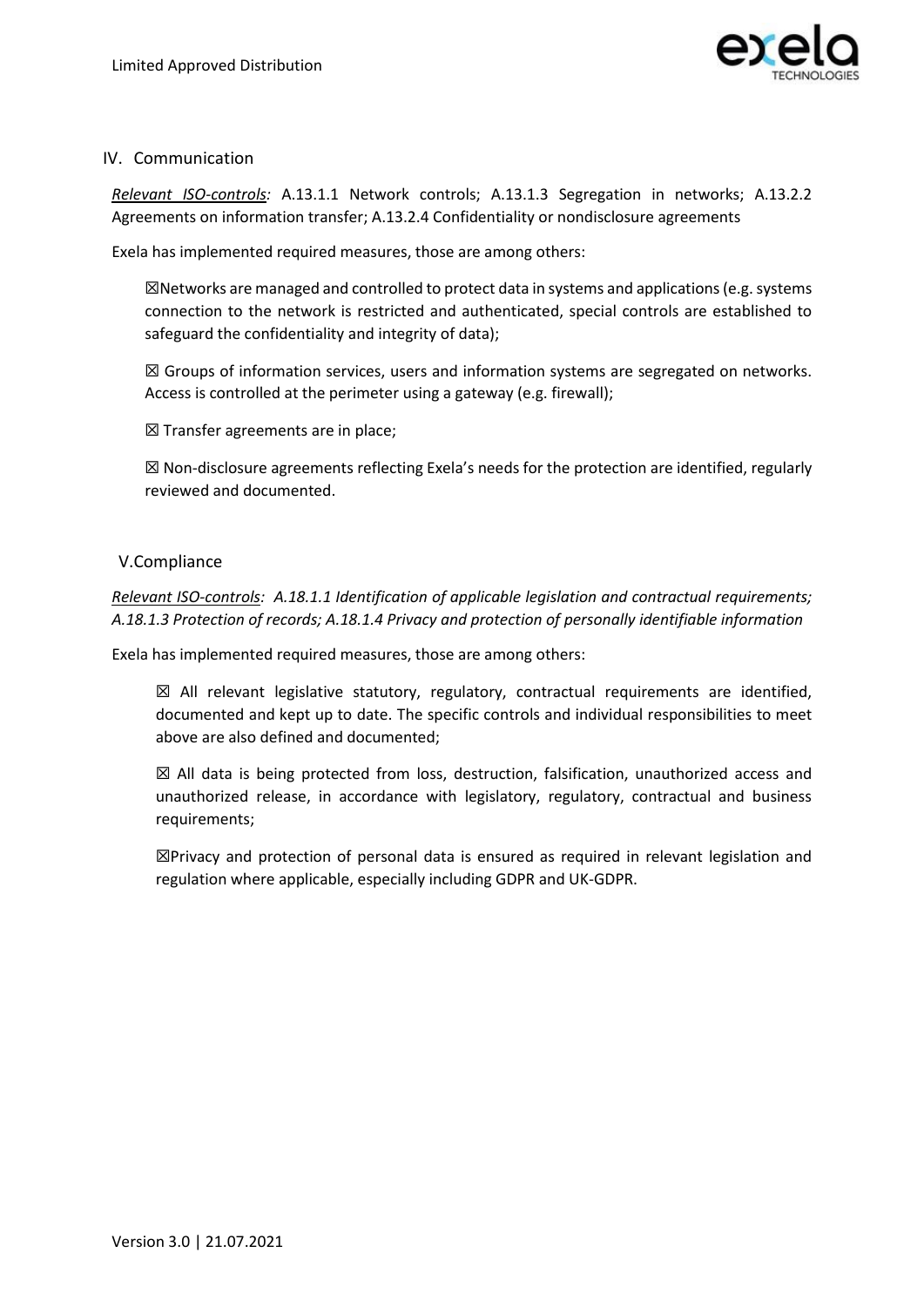

# **The ability to restore the availability and access to personal data in a timely manner in the event of a physical or technical incident**

I. Incident management

*Relevant ISO-controls: A.16.1.2 Reporting information security events; A.16.1.3 Reporting information security weaknesses; A.16.1.4 Assessment of and decision on information security events; A.16.1.5 Response to information security incidents; A.16.1.7 Collection of evidence*

Exela has implemented required measures, those are among others:

☒ Relevant procedures and processes to ensure a quick, effective and orderly response to information security incidents are implemented and regularly reviewed. Classification and prioritization of incidents is defined;

☒ All employees are aware of their responsibility to report information security incidents as well existence of procedures for reporting and the point of contact to which the events shall be reported;

☒ Collection, acquisition and preservation of evidence in accordance with different types of media, devices and status of devices are defined.

#### II. Continuity management

*Relevant ISO-controls: A.12.3.1 Information backup; A.17.1.1 Planning information security continuity; A.17.1.2 Implementing information security continuity; A.17.2.1 Availability of information processing facilities.*

Exela has implemented required measures, those are among others:

 $\boxtimes$  Requirements for information security and the continuity of information security management in adverse situations (e.g. during a crisis or disaster) have been defined;

 $\boxtimes$  Processes, procedures and controls are established, documented, implemented and being maintained to ensure the required level of continuity for information security during an adverse situation;

 $\boxtimes$  Information security management continuity is being verified by among others exercising and testing the functionality of information security continuity processes, procedures and controls to ensure that they are consistent with the information security continuity objectives;

 $\boxtimes$  Where applicable, redundant information systems should be tested to ensure the failover from one component to another component works as intended;

 $\boxtimes$  Backup media are regularly tested to ensure that they can be relied upon for emergency use when necessary.